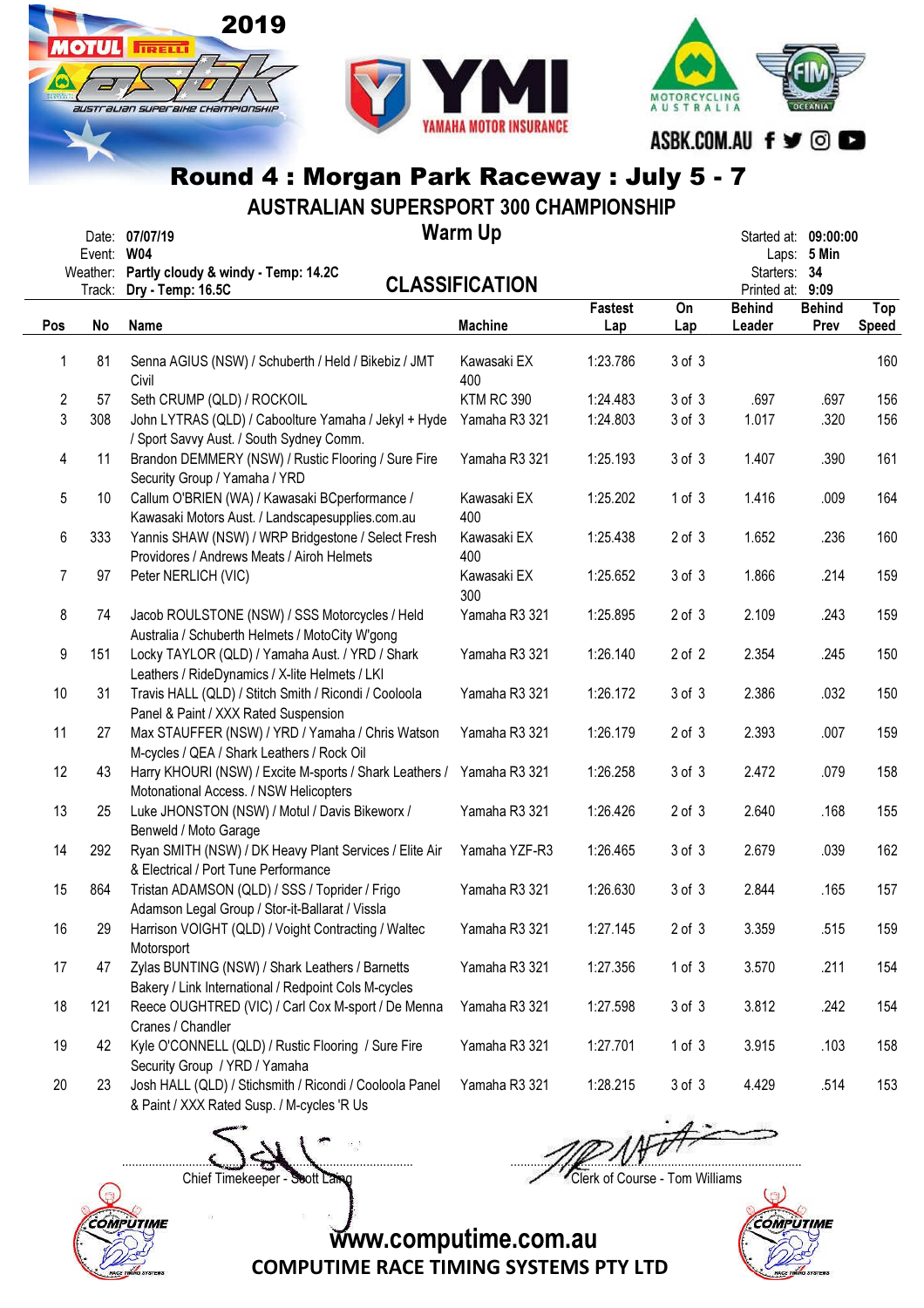

778



## Round 4 : Morgan Park Raceway : July 5 - 7

AUSTRALIAN SUPERSPORT 300 CHAMPIONSHIP

|     | Event:<br>Weather: | Date: 07/07/19<br><b>W04</b><br>Partly cloudy & windy - Temp: 14.2C                                           | <b>Warm Up</b>        |                |            | Laps:<br>Starters: 34   | Started at: 09:00:00<br>5 Min |              |
|-----|--------------------|---------------------------------------------------------------------------------------------------------------|-----------------------|----------------|------------|-------------------------|-------------------------------|--------------|
|     | Track:             | Dry - Temp: 16.5C                                                                                             | <b>CLASSIFICATION</b> |                |            | Printed at: 9:09        |                               |              |
| Pos | No                 | Name                                                                                                          | <b>Machine</b>        | Fastest<br>Lap | On<br>Lap  | <b>Behind</b><br>Leader | <b>Behind</b><br>Prev         | Top<br>Speed |
| 21  | 134                | Tom NEWTON (NZ) / Kawasaki BCperformance /<br>Workspace Outfitters / Bike Sport Promotions                    | Kawasaki EX<br>400    | 1:29.476       | 3 of 3     | 5.690                   | 1.261                         | 152          |
| 22  | 58                 | Mitch KUHNE (QLD) / Shark Leathers / Phresh Ink / Nolan Yamaha R3 321<br>Helmets / Liqui Moly / Moto Products |                       | 1:29.480       | $2$ of $3$ | 5.694                   | .004                          | 152          |
| 23  | 444                | Ryan MOSCARDINI (QLD) / NQ Flooring / Fast Bike<br>Tyres / Forma Boots / Suncity Yamaha / DM Welding          | Yamaha R3 321         | 1:29.499       | $2$ of $3$ | 5.713                   | .019                          | 152          |
| 24  | 40                 | Jeremy CZMOK (VIC) / Dindins Pet Food                                                                         | Yamaha R3 321         | 1:30.684       | 3 of 3     | 6.898                   | 1.185                         | 150          |
| 25  | 92                 | Noel MAHON (VIC) / Proworx /Blayney M-cycles / Penrite<br>/ Ricondi / Whites Racing Products                  | Kawasaki EX<br>400    | 1:30.744       | 3 of 3     | 6.958                   | .060                          | 153          |
| 26  | 30                 | Stephany KAPILAWI-JAMES (QLD) / Northstar Yamaha /<br>Big Knobs Crash Slider / HJC / Sidi                     | Yamaha R3 321         | 1:31.197       | 1 of 3     | 7.411                   | .453                          | 152          |
| 27  | 355                | Laura BROWN (NSW) / WNR / GBRacing / Obvious<br>Signs / Motul / Link / Venhill                                | Yamaha R3 321         | 1:31.253       | $2$ of $2$ | 7.467                   | .056                          | 148          |
| 28  | 14                 | Sarah FAIRBROTHER (QLD) / The Motorcycle<br>Sportsmen of Qld                                                  | Yamaha R3 321         | 1:31.465       | 1 of 3     | 7.679                   | .212                          | 149          |
| 29  | 99                 | Jacob HATCH (NSW) / Moto City / Albion Park Smash<br>Repairs / Hatch Racing                                   | Yamaha R3 321         | 1:31.785       | $2$ of $2$ | 7.999                   | .320                          | 148          |
| 30  | 12                 | John BLENKIN (NSW)                                                                                            | Yamaha R3 321         | 1:31.876       | 3 of 3     | 8.090                   | .091                          | 150          |
| 31  | 91                 | Josh ANDREWS (NSW)                                                                                            | Yamaha R3 321         | 1:32.307       | $3$ of $3$ | 8.521                   | .431                          | 148          |
| 32  | 437                | Hayden STIFF (NSW) / Proworx /Blayney M-cycles /<br>Penrite / Ricondi / Whites Racing Products                | Kawasaki EX<br>400    | 1:33.007       | 3 of 3     | 9.221                   | .700                          | 152          |
| 33  | 337                | Gregory FARRELL (NSW) / Kawasaki BCperformance /<br>Landscapesupplies.com.au                                  | Kawasaki EX<br>300    | 1:34.328       | $2$ of $2$ | 10.542                  | 1.321                         | 145          |
| 34  | 113                | Brad TRIVETT (NSW) / Big Knob Sliders                                                                         | Kawasaki EX<br>300    | 1:35.135       | 1 of 3     | 11.349                  | .807                          | 151          |

Current best lap for SS300 class - 1:22.959 by Senna AGIUS (NSW) on a Kawasaki EX 400 set on 06/07/19

 $\Box$ 

COMPUTIME

Chief Timekeeper - Soott Laing Chief Timekeeper - Soott Laing

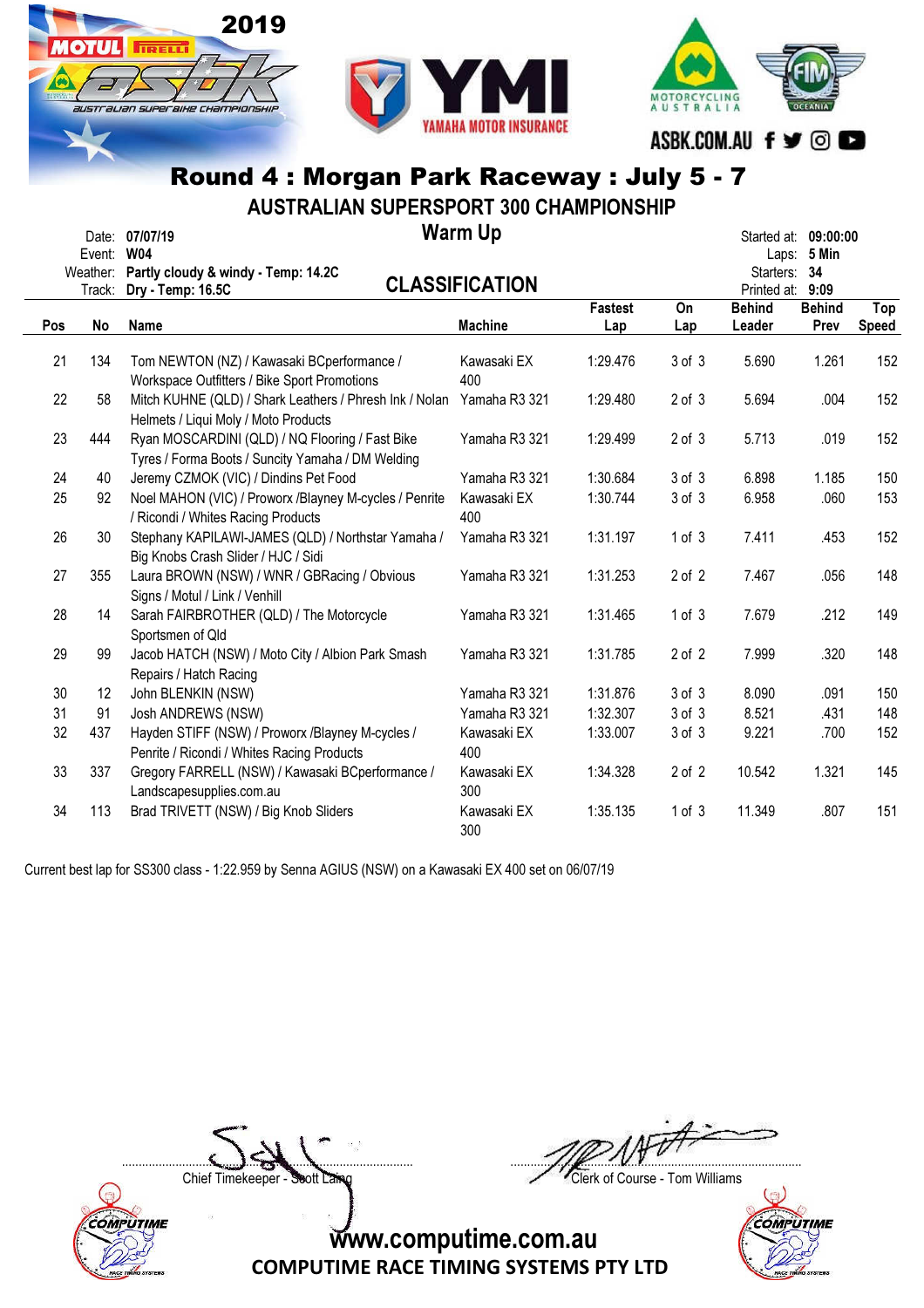

AUSTRALIAN SUPERSPORT 300 CHAMPIONSHIP Warm Up LAP TIMES Date: 07/07/19 Started at: 09:00:00 Event: W04 Laps: 5 Min Weather: Partly cloudy & windy - Temp: 14.2C and the particle of the starters: 34 Track: Dry - Temp: 16.5C **EXECUTE: LAP TIMES** Printed at: 9:09 No Name Lap 1 Lap 1 Lap 2 Lap 3 10 Callum O'BRIEN (WA) 1:25.202 1:26.253 1:27.519 11 Brandon DEMMERY (NSW) 1:25.960 1:26.575 1:25.193 12 John BLENKIN (NSW) 1:37.297 1:32.108 1:31.876 14 Sarah FAIRBROTHER (QLD) 1:31.465 1:31.755 1:31.969 23 Josh HALL (QLD) 1:30.809 1:30.429 1:28.215 25 Luke JHONSTON (NSW) 1:26.530 1:26.426 1:27.868 27 Max STAUFFER (NSW) 1:27.543 1:26.179 1:26.628 29 Harrison VOIGHT (QLD) 1:27.936 1:27.145 1:27.357 30 Stephany KAPILAWI-JAMES (QLD) 1:31.197 1:31.275 1:31.236 31 Travis HALL (QLD) 1:28.906 1:27.207 1:26.172 40 Jeremy CZMOK (VIC) 1:32.584 1:31.462 1:30.684 42 Kyle O'CONNELL (QLD) 1:27.701 1:28.070 1:28.188 43 Harry KHOURI (NSW) 1:26.346 1:27.027 1:26.258 47 Zylas BUNTING (NSW) 1:27.356 1:27.573 1:27.415 57 Seth CRUMP (QLD) 1:25.533 1:25.161 1:24.483 58 Mitch KUHNE (QLD) 1:30.919 1:29.480 1:34.180 74 Jacob ROULSTONE (NSW) 1:27.547 1:25.895 1:37.240 81 Senna AGIUS (NSW) 1:24.526 1:25.056 1:23.786 91 Josh ANDREWS (NSW) 1:34.257 1:34.782 1:32.307 92 Noel MAHON (VIC) 1:33.322 1:32.328 1:30.744 97 Peter NERLICH (VIC) 1:28.012 1:28.072 1:25.652 99 Jacob HATCH (NSW) 1:33.487 1:31.785 113 Brad TRIVETT (NSW) 1:35.135 1:36.507 1:57.325 121 Reece OUGHTRED (VIC) 1:27.932 1:28.012 1:27.598 134 Tom NEWTON (NZ) 1:32.351 1:30.741 1:29.476 151 Locky TAYLOR (QLD) 1:26.562 1:26.140 292 Ryan SMITH (NSW) 1:27.332 1:27.793 1:26.465 308 John LYTRAS (QLD) 1:27.214 1:27.530 1:24.803 333 Yannis SHAW (NSW) 1:27.229 1:25.438 1:27.018 337 Gregory FARRELL (NSW) 1:35.700 1:34.328 355 Laura BROWN (NSW) 1:34.342 1:31.253

**COMPUTIME** 

 $\Box$ 

Chief Timekeeper - Soott Laing Chief Timekeeper - Soott Laing



www.computime.com.au

COMPUTIME RACE TIMING SYSTEMS PTY LTD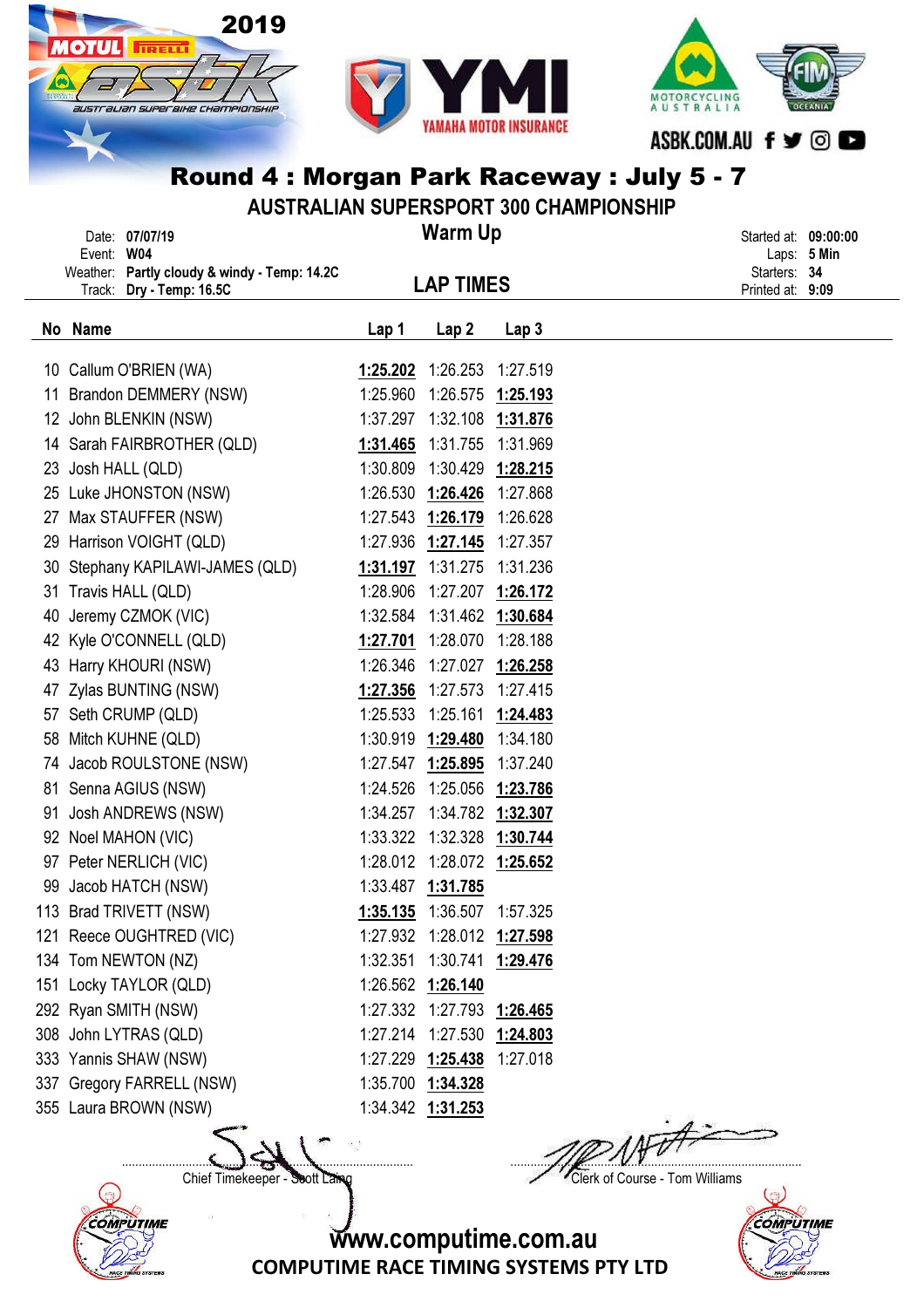

| <b>AUSTRALIAN SUPERSPORT 300 CHAMPIONSHIP</b> |                                              |                |                              |                  |                  |  |  |  |  |  |
|-----------------------------------------------|----------------------------------------------|----------------|------------------------------|------------------|------------------|--|--|--|--|--|
| Event: W04                                    | Date: 07/07/19                               | <b>Warm Up</b> | Started at: 09:00:00         | Laps: $5$ Min    |                  |  |  |  |  |  |
|                                               | Weather: Partly cloudy & windy - Temp: 14.2C |                |                              |                  | Starters: 34     |  |  |  |  |  |
|                                               | Track: Dry - Temp: 16.5C                     |                | <b>LAP TIMES</b>             |                  | Printed at: 9:09 |  |  |  |  |  |
|                                               |                                              |                |                              |                  |                  |  |  |  |  |  |
| No Name                                       |                                              | Lap 1          | Lap2                         | Lap <sub>3</sub> |                  |  |  |  |  |  |
|                                               | 437 Hayden STIFF (NSW)                       |                | 1:34.525  1:33.755  1:33.007 |                  |                  |  |  |  |  |  |
|                                               | 444 Ryan MOSCARDINI (QLD)                    |                | 1:30.450 1:29.499 1:31.100   |                  |                  |  |  |  |  |  |

Chief Timekeeper - Soott Laing Chief Timekeeper - Soott Laing

COMPUTIME



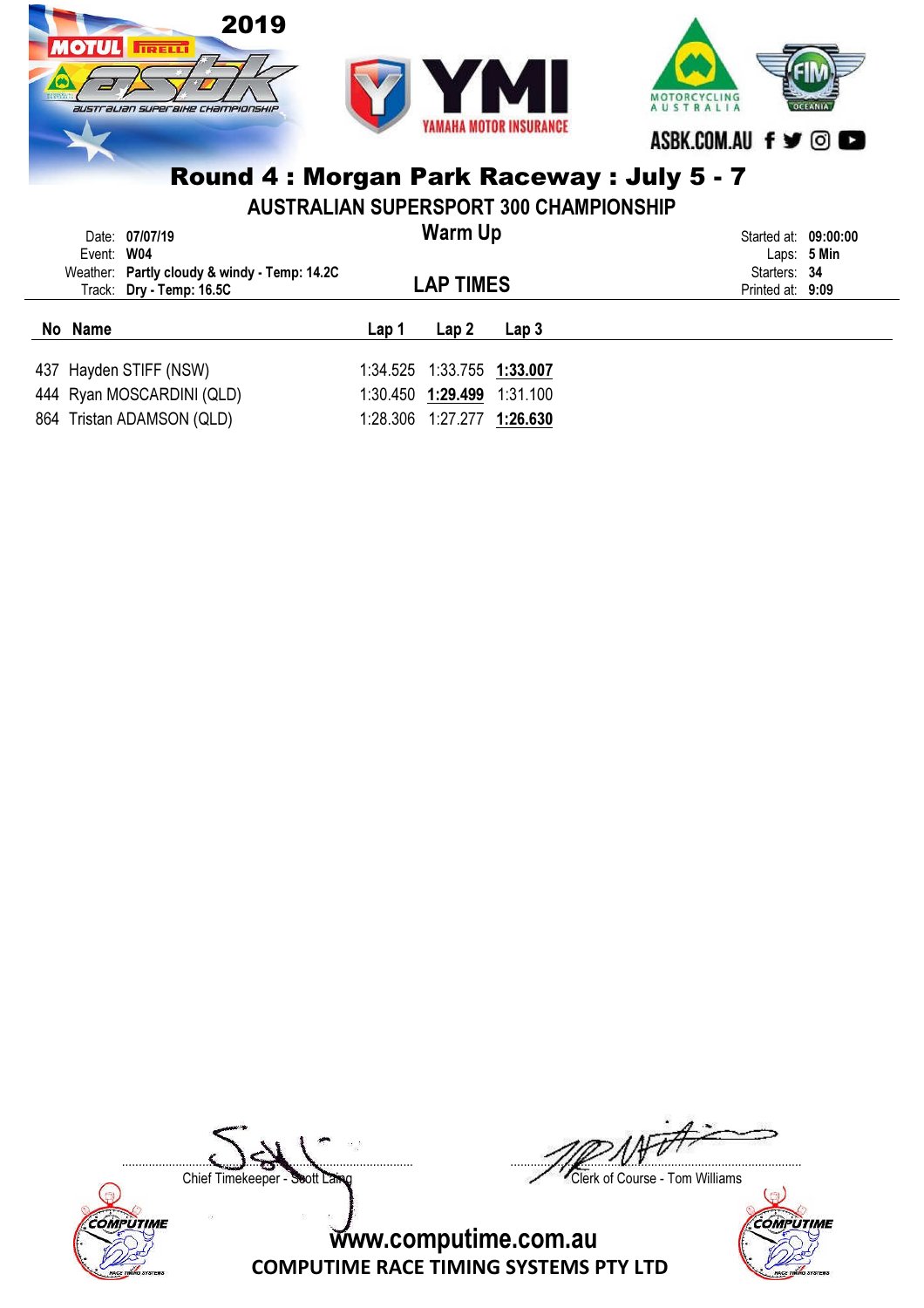





AUSTRALIAN SUPERSPORT 300 CHAMPIONSHIP

|                         | Event: W04                                                        | Date: 07/07/19                      |                                              |         |          |     | <b>Warm Up</b>     |                |                              |                                         |         | Started at: 09:00:00<br>Laps: 5 Min |     |
|-------------------------|-------------------------------------------------------------------|-------------------------------------|----------------------------------------------|---------|----------|-----|--------------------|----------------|------------------------------|-----------------------------------------|---------|-------------------------------------|-----|
|                         |                                                                   |                                     | Weather: Partly cloudy & windy - Temp: 14.2C |         |          |     | <b>SPLIT TIMES</b> |                |                              |                                         |         | Starters: 34                        |     |
| Lap                     |                                                                   | Track: Dry - Temp: 16.5C<br>Split 1 | Split 2                                      | Split 3 | Lap Time | Spd | Lap                |                | Split 1                      | Split 2                                 | Split 3 | Printed at: 9:09<br>Lap Time        | Spd |
|                         | 10 Callum O'BRIEN (WA) (5th)                                      |                                     |                                              |         |          |     |                    |                | 27 Max STAUFFER (NSW) (11th) |                                         |         |                                     |     |
| 1                       |                                                                   | 40.964                              | 31.321                                       | 26.873  | 1:39.158 |     |                    | $\mathbf{1}$   | 36.198                       | 31.116                                  | 27.385  | 1:34.699                            |     |
| $\overline{2}$          |                                                                   | 29.261                              | 29.566                                       | 26.375  | 1:25.202 | 159 |                    | $\overline{2}$ | 30.114                       | 30.102                                  | 27.327  | 1:27.543                            | 156 |
| 3                       |                                                                   | 29.557                              | 29.759                                       | 26.937  | 1:26.253 | 160 |                    | 3              | 29.675                       | 30.158                                  | 26.346  | 1:26.179                            | 158 |
| 4                       |                                                                   | 30.993                              | 30.318                                       | 26.208  | 1:27.519 | 164 |                    | 4              | 29.813                       | 30.272                                  | 26.543  | 1:26.628                            | 159 |
|                         | 11 Brandon DEMMERY (NSW) (4th)<br>29 Harrison VOIGHT (QLD) (16th) |                                     |                                              |         |          |     |                    |                |                              |                                         |         |                                     |     |
| 1                       |                                                                   | 38.630                              | 31.226                                       | 26.992  | 1:36.848 |     |                    | $\mathbf{1}$   | 36.754                       | 31.871                                  | 26.899  | 1:35.524                            |     |
| $\overline{2}$          |                                                                   | 29.897                              | 29.782                                       | 26.281  | 1:25.960 | 155 |                    | $\overline{2}$ | 30.791                       | 29.760                                  | 27.385  | 1:27.936                            | 159 |
| 3                       |                                                                   | 30.054                              | 30.166                                       | 26.355  | 1:26.575 | 161 |                    | 3              | 30.339                       | 29.662                                  | 27.144  | 1:27.145                            | 157 |
| 4                       |                                                                   | 29.212                              | 29.999                                       | 25.982  | 1:25.193 | 156 |                    | $\overline{4}$ | 31.010                       | 29.691                                  | 26.656  | 1:27.357                            | 151 |
|                         | 12 John BLENKIN (NSW) (30th)                                      |                                     |                                              |         |          |     |                    |                |                              | 30 Stephany KAPILAWI-JAMES (QLD) (26th) |         |                                     |     |
| $\mathbf{1}$            |                                                                   | 44.855                              | 33.051                                       | 29.530  | 1:47.436 |     |                    | 1              | 39.498                       | 31.615                                  | 29.133  | 1:40.246                            |     |
| $\overline{2}$          |                                                                   | 34.180                              | 34.952                                       | 28.165  | 1:37.297 | 150 |                    | $\overline{c}$ | 31.332                       | 30.950                                  | 28.915  | 1:31.197                            | 151 |
| 3                       |                                                                   | 31.544                              | 32.377                                       | 28.187  | 1:32.108 | 147 |                    | 3              | 31.716                       | 31.079                                  | 28.480  | 1:31.275                            | 150 |
| 4                       |                                                                   | 31.468                              | 31.852                                       | 28.556  | 1:31.876 | 147 |                    | $\overline{4}$ | 31.244                       | 31.702                                  | 28.290  | 1:31.236                            | 152 |
|                         |                                                                   |                                     | 14 Sarah FAIRBROTHER (QLD) (28th)            |         |          |     |                    |                | 31 Travis HALL (QLD) (10th)  |                                         |         |                                     |     |
| 1                       |                                                                   | 41.869                              | 32.196                                       | 29.554  | 1:43.619 |     |                    | $\mathbf{1}$   | 42.459                       | 31.690                                  | 28.506  | 1:42.655                            |     |
| $\overline{2}$          |                                                                   | 31.805                              | 31.341                                       | 28.319  | 1:31.465 | 148 |                    | $\overline{2}$ | 29.658                       | 30.498                                  | 28.750  | 1:28.906                            | 147 |
| 3                       |                                                                   | 31.473                              | 31.472                                       | 28.810  | 1:31.755 | 149 |                    | 3              | 30.654                       | 30.145                                  | 26.408  | 1:27.207                            | 150 |
| $\overline{4}$          |                                                                   | 31.861                              | 31.710                                       | 28.398  | 1:31.969 | 146 |                    | $\overline{4}$ | 29.862                       | 30.066                                  | 26.244  | 1:26.172                            | 149 |
|                         | 23 Josh HALL (QLD) (20th)                                         |                                     |                                              |         |          |     |                    |                | 40 Jeremy CZMOK (VIC) (24th) |                                         |         |                                     |     |
| 1                       |                                                                   | 40.624                              | 32.245                                       | 28.184  | 1:41.053 |     |                    | 1              | 37.313                       | 32.337                                  | 29.325  | 1:38.975                            |     |
| $\overline{2}$          |                                                                   | 30.859                              | 30.882                                       | 29.068  | 1:30.809 | 152 |                    | $\overline{2}$ | 31.599                       | 31.683                                  | 29.302  | 1:32.584                            | 146 |
| 3                       |                                                                   | 31.908                              | 30.673                                       | 27.848  | 1:30.429 | 153 |                    | 3              | 31.898                       | 31.266                                  | 28.298  | 1:31.462                            | 146 |
| $\overline{4}$          |                                                                   | 30.211                              | 30.652                                       | 27.352  | 1:28.215 | 151 |                    | $\overline{4}$ | 31.059                       | 31.384                                  | 28.241  | 1:30.684                            | 150 |
|                         | 25 Luke JHONSTON (NSW) (13th)                                     |                                     |                                              |         |          |     |                    |                |                              | 42 Kyle O'CONNELL (QLD) (19th)          |         |                                     |     |
| 1                       |                                                                   | 35.901                              | 30.555                                       | 27.941  | 1:34.397 |     |                    | 1              | 35.988                       | 32.020                                  | 27.102  | 1:35.110                            |     |
| 2                       |                                                                   | 30.034                              | 29.615                                       | 26.881  | 1:26.530 | 155 |                    | 2              | 30.611                       | 30.294                                  | 26.796  | 1:27.701                            | 157 |
| 3                       |                                                                   | 29.623                              | 29.980                                       | 26.823  | 1:26.426 | 155 |                    | 3              | 30.873                       | 30.728                                  | 26.469  | 1:28.070                            | 158 |
| $\overline{\mathbf{4}}$ |                                                                   | 30.355                              | 31.002                                       | 26.511  | 1:27.868 | 152 |                    | $\overline{4}$ | 30.962                       | 30.572                                  | 26.654  | 1:28.188                            | 158 |

Chief Timekeeper - Soott Laing Chief Timekeeper - Soott Laing

COMPUTIME

 $\Box$ 

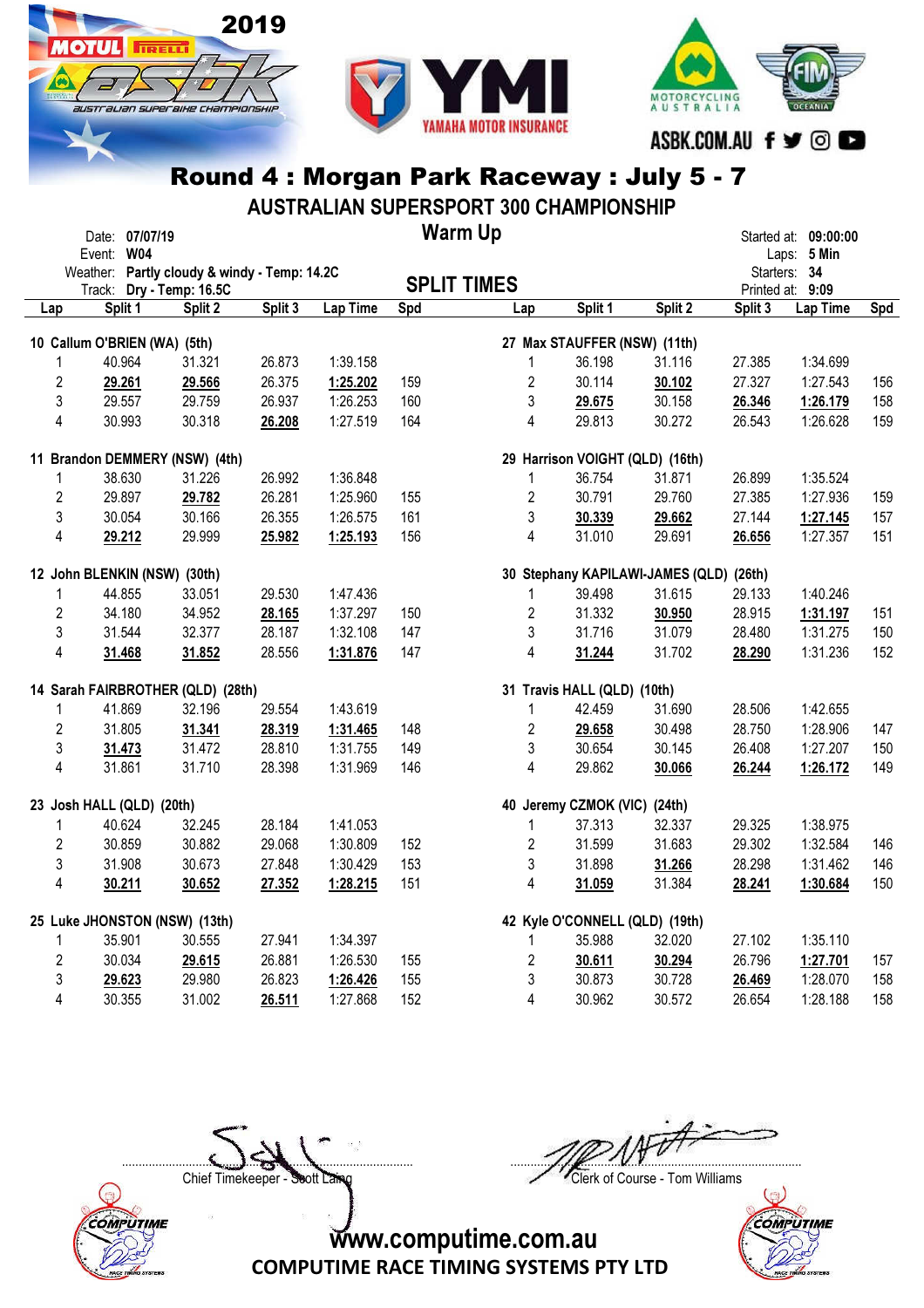





AUSTRALIAN SUPERSPORT 300 CHAMPIONSHIP

|                           | Date: 07/07/19                               |         |         |          |     | <b>Warm Up</b>     |                               |                                 |         | Started at: 09:00:00 |     |
|---------------------------|----------------------------------------------|---------|---------|----------|-----|--------------------|-------------------------------|---------------------------------|---------|----------------------|-----|
|                           | Event: W04                                   |         |         |          |     |                    |                               |                                 |         | Laps: 5 Min          |     |
|                           | Weather: Partly cloudy & windy - Temp: 14.2C |         |         |          |     |                    |                               |                                 |         | Starters: 34         |     |
|                           | Track: Dry - Temp: 16.5C                     |         |         |          |     | <b>SPLIT TIMES</b> |                               |                                 |         | Printed at: 9:09     |     |
| Lap                       | Split 1                                      | Split 2 | Split 3 | Lap Time | Spd | Lap                | Split 1                       | Split 2                         | Split 3 | Lap Time             | Spd |
|                           | 43 Harry KHOURI (NSW) (12th)                 |         |         |          |     |                    | 91 Josh ANDREWS (NSW) (31th)  |                                 |         |                      |     |
| 1                         | 39.017                                       | 30.963  | 27.154  | 1:37.134 |     | 1                  | 44.368                        | 33.330                          | 29.535  | 1:47.233             |     |
| $\overline{c}$            | 29.977                                       | 29.792  | 26.577  | 1:26.346 | 156 | $\overline{2}$     | 32.811                        | 32.057                          | 29.389  | 1:34.257             | 148 |
| 3                         | 29.864                                       | 29.909  | 27.254  | 1:27.027 | 158 | $\mathfrak{Z}$     | 33.229                        | 32.315                          | 29.238  | 1:34.782             | 142 |
| $\overline{\mathbf{4}}$   | 30.370                                       | 29.596  | 26.292  | 1:26.258 | 157 | 4                  | 31.857                        | 31.851                          | 28.599  | 1:32.307             | 144 |
|                           | 47 Zylas BUNTING (NSW) (17th)                |         |         |          |     |                    | 92 Noel MAHON (VIC) (25th)    |                                 |         |                      |     |
| 1                         | 37.462                                       | 32.657  | 27.909  | 1:38.028 |     | 1                  | 46.920                        | 33.176                          | 29.411  | 1:49.507             |     |
| $\overline{2}$            | 29.870                                       | 30.523  | 26.963  | 1:27.356 | 149 | $\overline{2}$     | 32.782                        | 31.965                          | 28.575  | 1:33.322             | 152 |
| 3                         | 30.084                                       | 30.643  | 26.846  | 1:27.573 | 154 | 3                  | 32.038                        | 31.900                          | 28.390  | 1:32.328             | 153 |
| 4                         | 30.153                                       | 30.437  | 26.825  | 1:27.415 | 151 | 4                  | 31.474                        | 31.151                          | 28.119  | 1:30.744             | 151 |
|                           | 57 Seth CRUMP (QLD) (2nd)                    |         |         |          |     |                    | 97 Peter NERLICH (VIC) (7th)  |                                 |         |                      |     |
| 1                         | 36.030                                       | 30.049  | 27.042  | 1:33.121 |     | 1                  | 38.099                        | 33.893                          | 31.828  | 1:43.820             |     |
| $\overline{2}$            | 29.350                                       | 29.795  | 26.388  | 1:25.533 | 155 | $\overline{2}$     | 30.867                        | 30.297                          | 26.848  | 1:28.012             | 158 |
| 3                         | 29.194                                       | 29.528  | 26.439  | 1:25.161 | 156 | 3                  | 31.699                        | 29.999                          | 26.374  | 1:28.072             | 157 |
| $\overline{\mathbf{4}}$   | 28.990                                       | 29.309  | 26.184  | 1:24.483 | 155 | 4                  | 29.427                        | 29.926                          | 26.299  | 1:25.652             | 159 |
|                           | 58 Mitch KUHNE (QLD)                         | (22th)  |         |          |     |                    | 99 Jacob HATCH (NSW)          | (29th)                          |         |                      |     |
| 1                         | 40.414                                       | 32.022  | 28.167  | 1:40.603 |     | 1                  | 59.455                        | 33.202                          | 29.476  | 2:02.133             |     |
| $\overline{2}$            | 31.231                                       | 30.820  | 28.868  | 1:30.919 | 152 | $\overline{2}$     | 32.529                        | 31.905                          | 29.053  | 1:33.487             | 146 |
| 3                         | 31.262                                       | 30.765  | 27.453  | 1:29.480 | 152 | 3                  | 32.120                        | 31.322                          | 28.343  | 1:31.785             | 148 |
| $\overline{\mathbf{4}}$   | 31.041                                       | 31.246  | 31.893  | 1:34.180 | 151 |                    |                               |                                 |         |                      |     |
|                           |                                              |         |         |          |     |                    | 113 Brad TRIVETT (NSW) (34th) |                                 |         |                      |     |
|                           | 74 Jacob ROULSTONE (NSW) (8th)               |         |         |          |     | 1                  | 39.999                        | 38.720                          | 29.420  | 1:48.139             |     |
| 1                         | 36.494                                       | 30.944  | 27.340  | 1:34.778 |     | $\overline{2}$     | 33.528                        | 32.780                          | 28.827  | 1:35.135             | 150 |
| $\overline{2}$            | 30.145                                       | 30.044  | 27.358  | 1:27.547 | 159 | 3                  | 32.409                        | 35.824                          | 28.274  | 1:36.507             | 151 |
| $\ensuremath{\mathsf{3}}$ | 29.826                                       | 29.769  | 26.300  | 1:25.895 | 157 | 4                  | 32.158                        | 31.951                          | 53.216  | 1:57.325 P           | 147 |
| $\overline{\mathbf{4}}$   | 39.253                                       | 31.180  | 26.807  | 1:37.240 | 155 |                    |                               |                                 |         |                      |     |
|                           |                                              |         |         |          |     |                    |                               | 121 Reece OUGHTRED (VIC) (18th) |         |                      |     |
|                           | 81 Senna AGIUS (NSW) (1st)                   |         |         |          |     | 1                  | 34.971                        | 31.123                          | 28.267  | 1:34.361             |     |
| 1                         | 35.722                                       | 30.481  | 27.992  | 1:34.195 |     | $\overline{c}$     | 30.303                        | 30.170                          | 27.459  | 1:27.932             | 154 |
| $\overline{2}$            | 29.073                                       | 29.256  | 26.197  | 1:24.526 | 156 | 3                  | 30.441                        | 30.129                          | 27.442  | 1:28.012             | 153 |
| 3                         | 29.182                                       | 29.590  | 26.284  | 1:25.056 | 159 | 4                  | 30.910                        | 29.923                          | 26.765  | 1:27.598             | 153 |
| $\overline{\mathbf{4}}$   | 28.655                                       | 29.104  | 26.027  | 1:23.786 | 160 |                    |                               |                                 |         |                      |     |

134 Tom NEWTON (NZ) (21th)

 $\Box$ 

COMPUTIME

Chief Timekeeper - Soott Laing Chief Timekeeper - Soott Laing



www.computime.com.au

COMPUTIME RACE TIMING SYSTEMS PTY LTD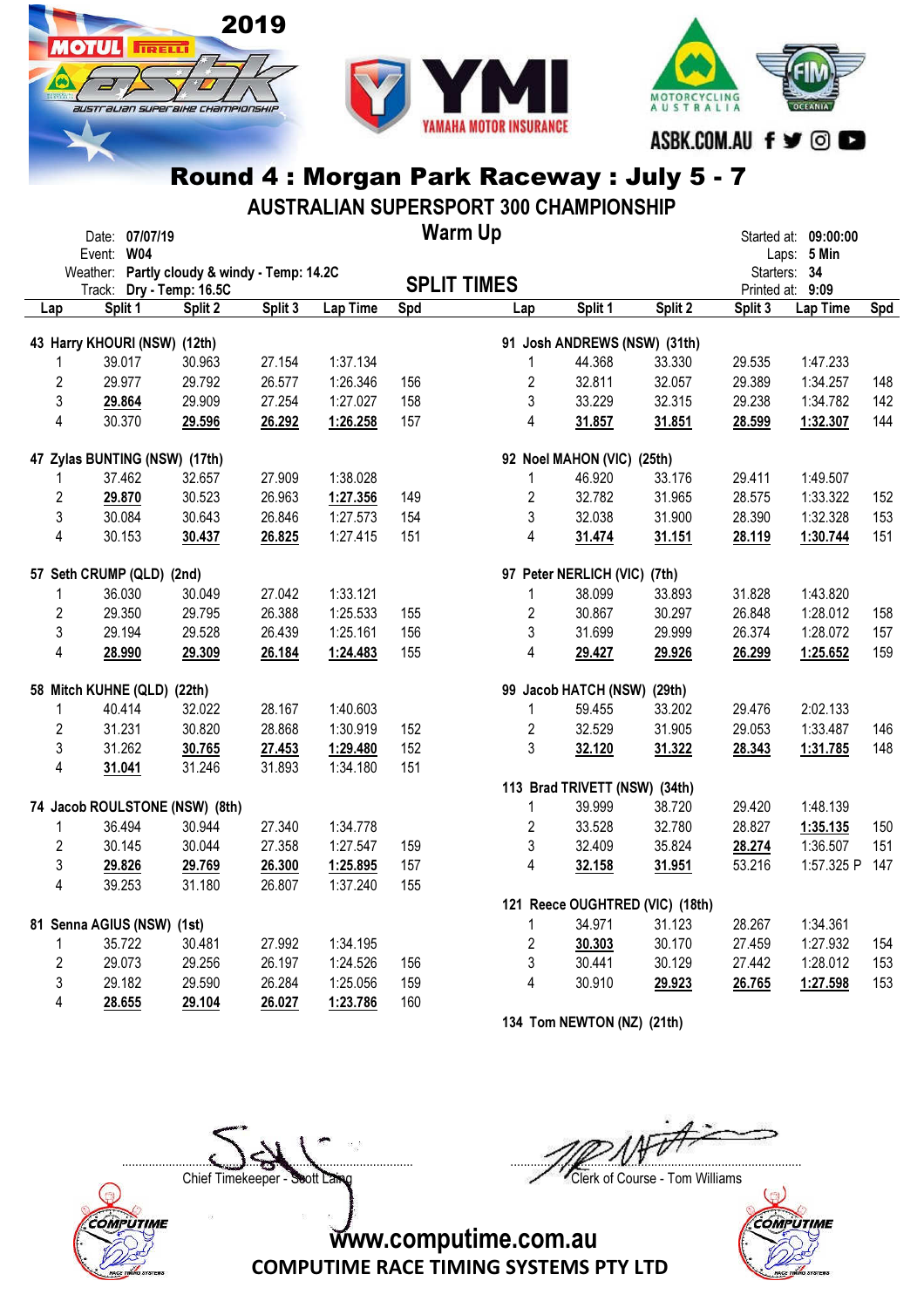





AUSTRALIAN SUPERSPORT 300 CHAMPIONSHIP

|                | Event: W04 | Date: 07/07/19 |                                              |         |          |     | <b>Warm Up</b>     |                                  |         |         | Started at: 09:00:00<br>Laps: 5 Min |     |
|----------------|------------|----------------|----------------------------------------------|---------|----------|-----|--------------------|----------------------------------|---------|---------|-------------------------------------|-----|
|                |            |                | Weather: Partly cloudy & windy - Temp: 14.2C |         |          |     | <b>SPLIT TIMES</b> |                                  |         |         | Starters: 34                        |     |
| Lap            |            | Split 1        | Track: Dry - Temp: 16.5C<br>Split 2          | Split 3 | Lap Time | Spd | Lap                | Split 1                          | Split 2 | Split 3 | Printed at: 9:09<br>Lap Time        | Spd |
|                |            |                |                                              |         |          |     |                    |                                  |         |         |                                     |     |
| 1              |            | 43.975         | 33.201                                       | 28.973  | 1:46.149 |     | 1                  | 49.086                           | 33.263  | 30.231  | 1:52.580                            |     |
| $\overline{c}$ |            | 32.089         | 31.659                                       | 28.603  | 1:32.351 | 150 | $\overline{2}$     | 33.400                           | 32.980  | 29.320  | 1:35.700                            | 144 |
| 3              |            | 31.295         | 31.440                                       | 28.006  | 1:30.741 | 152 | 3                  | 32.554                           | 32.605  | 29.169  | 1:34.328                            | 145 |
| 4              |            | 30.956         | 30.835                                       | 27.685  | 1:29.476 | 152 |                    |                                  |         |         |                                     |     |
|                |            |                |                                              |         |          |     |                    | 355 Laura BROWN (NSW) (27th)     |         |         |                                     |     |
|                |            |                | 151 Locky TAYLOR (QLD) (9th)                 |         |          |     | 1                  | 1:03.862                         | 34.212  | 31.178  | 2:09.252                            |     |
|                | 1:38.523   |                | 30.594                                       | 26.925  | 2:36.042 |     | 2                  | 33.154                           | 32.341  | 28.847  | 1:34.342                            | 140 |
| 2              |            | 29.806         | 30.041                                       | 26.715  | 1:26.562 | 150 | 3                  | 31.755                           | 31.437  | 28.061  | 1:31.253                            | 148 |
| 3              |            | 29.654         | 29.865                                       | 26.621  | 1:26.140 | 150 |                    |                                  |         |         |                                     |     |
|                |            |                |                                              |         |          |     |                    | 437 Hayden STIFF (NSW) (32th)    |         |         |                                     |     |
|                |            |                | 292 Ryan SMITH (NSW) (14th)                  |         |          |     |                    | 43.763                           | 33.638  | 29.604  | 1:47.005                            |     |
|                |            | 36.988         | 31.526                                       | 26.675  | 1:35.189 |     | 2                  | 33.419                           | 32.197  | 28.909  | 1:34.525                            | 149 |
| 2              |            | 30.269         | 30.038                                       | 27.025  | 1:27.332 | 162 | 3                  | 32.765                           | 32.170  | 28.820  | 1:33.755                            | 152 |
| 3              |            | 30.546         | 30.127                                       | 27.120  | 1:27.793 | 159 | 4                  | 32.458                           | 31.883  | 28.666  | 1:33.007                            | 148 |
| 4              |            | 30.323         | 29.966                                       | 26.176  | 1:26.465 | 153 |                    |                                  |         |         |                                     |     |
|                |            |                |                                              |         |          |     |                    | 444 Ryan MOSCARDINI (QLD) (23th) |         |         |                                     |     |
|                |            |                | 308 John LYTRAS (QLD) (3rd)                  |         |          |     |                    | 41.555                           | 31.999  | 29.599  | 1:43.153                            |     |
|                |            | 36.415         | 34.761                                       | 33.497  | 1:44.673 |     | 2                  | 31.393                           | 31.358  | 27.699  | 1:30.450                            | 146 |
| 2              |            | 30.180         | 30.704                                       | 26.330  | 1:27.214 | 154 | 3                  | 30.735                           | 31.238  | 27.526  | 1:29.499                            | 150 |
| 3              |            | 31.256         | 30.115                                       | 26.159  | 1:27.530 | 156 | 4                  | 31.212                           | 31.552  | 28.336  | 1:31.100                            | 152 |
| 4              |            | 29.011         | 29.687                                       | 26.105  | 1:24.803 | 155 |                    |                                  |         |         |                                     |     |
|                |            |                |                                              |         |          |     |                    | 864 Tristan ADAMSON (QLD) (15th) |         |         |                                     |     |
|                |            |                | 333 Yannis SHAW (NSW) (6th)                  |         |          |     | 1                  | 37.882                           | 31.417  | 27.525  | 1:36.824                            |     |
|                |            | 35.857         | 30.886                                       | 28.149  | 1:34.892 |     | $\overline{c}$     | 30.848                           | 30.304  | 27.154  | 1:28.306                            | 151 |
| 2              |            | 30.317         | 29.829                                       | 27.083  | 1:27.229 | 152 | 3                  | 30.024                           | 30.240  | 27.013  | 1:27.277                            | 157 |
| 3              |            | 29.364         | 29.897                                       | 26.177  | 1:25.438 | 158 | 4                  | 29.938                           | 30.051  | 26.641  | 1:26.630                            | 154 |
| 4              |            | 30.352         | 30.235                                       | 26.431  | 1:27.018 | 160 |                    |                                  |         |         |                                     |     |

337 Gregory FARRELL (NSW) (33th)

COMPUTIME

 $\Box$ 

Chief Timekeeper - Soott Laing Chief Timekeeper - Soott Laing

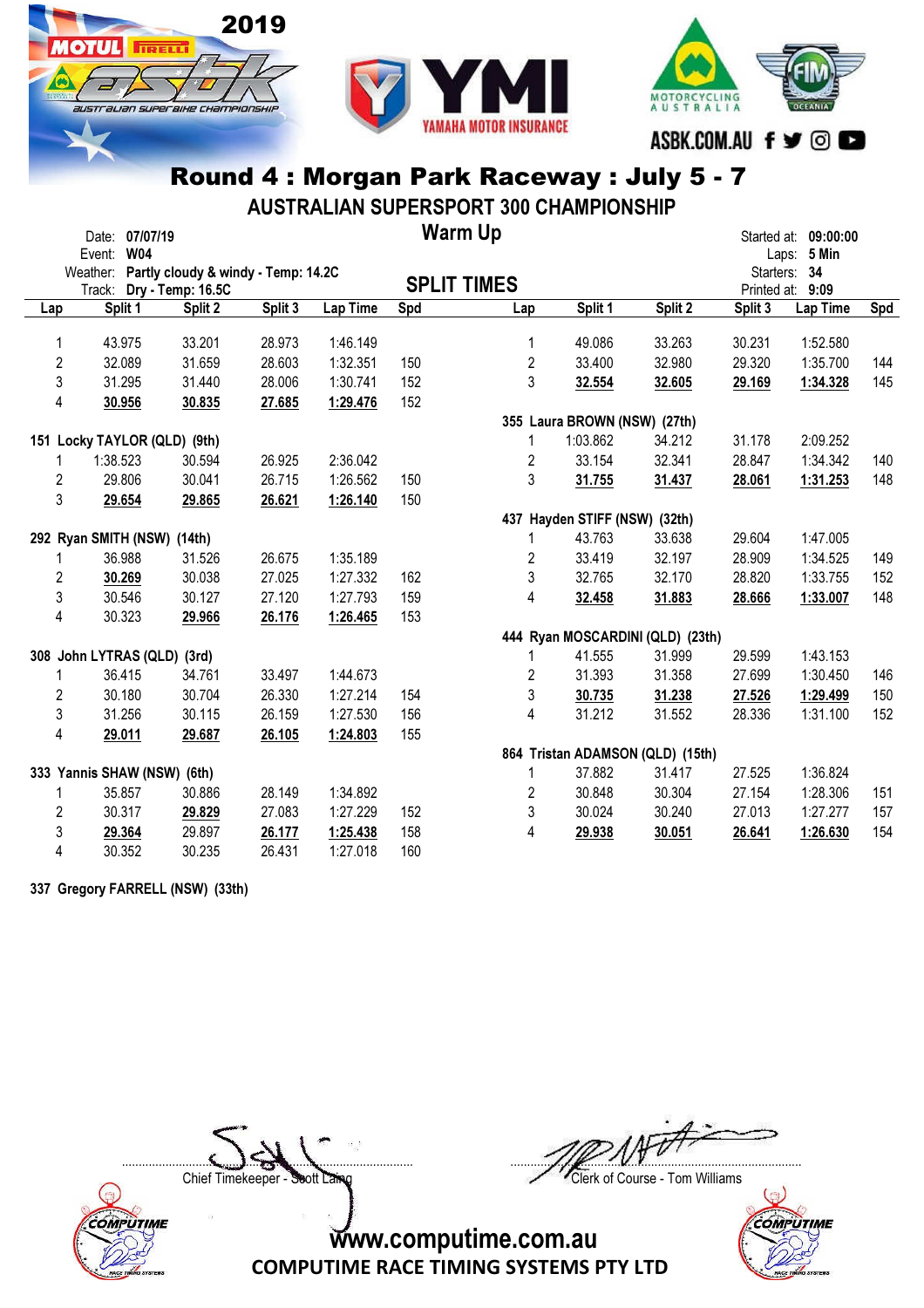

AUSTRALIAN SUPERSPORT 300 CHAMPIONSHIP

| Event: W04 | Date: 07/07/19 |    |                     | Warm Up<br>Weather: Partly cloudy & windy - Temp: 14.2C<br>FASTEST LAPS SEQUENCE |                   |                                    |     |     |
|------------|----------------|----|---------------------|----------------------------------------------------------------------------------|-------------------|------------------------------------|-----|-----|
|            | Race           |    |                     |                                                                                  |                   | Printed at: 9:09<br><b>Fastest</b> |     | On  |
|            | Time           |    | No Name             |                                                                                  | <b>Machine</b>    |                                    | Lap | Lap |
| 2:58.654   |                |    | 57 Seth CRUMP (QLD) |                                                                                  | <b>KTM RC 390</b> | 1:25.533                           |     |     |
| 2:58.721   |                | 81 | Senna AGIUS (NSW)   |                                                                                  | Kawasaki EX 400   | 1:24.526                           |     |     |
| 5:47.563   |                | 81 | Senna AGIUS (NSW)   |                                                                                  | Kawasaki EX 400   | 1:23.786                           |     | 3   |
|            |                |    |                     |                                                                                  |                   |                                    |     |     |

Chief Timekeeper - Soott Laing Chief Timekeeper - Soott Laing

COMPUTIME

 $\Box$ 

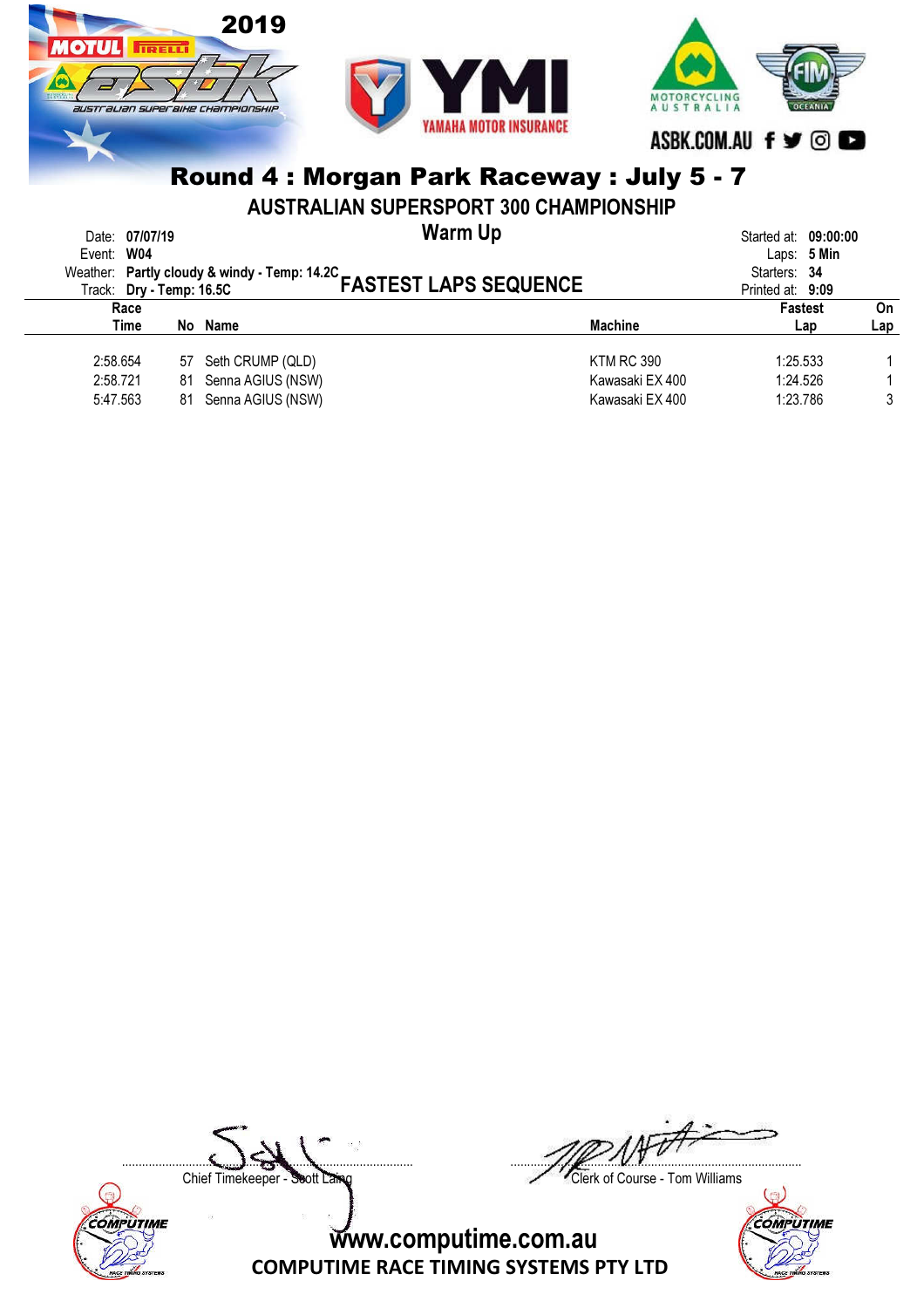



AUSTRALIAN SUPERSPORT 300 CHAMPIONSHIP

Date: 07/07/19 Started at: 09:00:00

**OTHL** 

**TIRELLI** 

australian superaike championskip

2019

Warm Up

|    | Event: W04                                   |        |                   |        |                           |             |                    | Laps: 5 Min      |                |
|----|----------------------------------------------|--------|-------------------|--------|---------------------------|-------------|--------------------|------------------|----------------|
|    | Weather: Partly cloudy & windy - Temp: 14.2C |        |                   |        |                           |             |                    | Starters: 34     |                |
|    | Dry - Temp: 16.5C<br>Track:                  |        |                   |        | <b>BEST PARTIAL TIMES</b> |             |                    | Printed at: 9:09 |                |
|    | Split 1                                      |        | Split 2           |        | Split 3                   |             | LAP                |                  |                |
|    | Pos Name                                     | Time   | <b>Name</b>       | Time   | Name                      | <b>Time</b> | Name               | Ideal            | <b>Fastest</b> |
| 1  | S. AGIUS                                     | 28.655 | S. AGIUS          | 29.104 | <b>B. DEMMERY</b>         | 25.982      | S. AGIUS           | 1:23.786         | 1:23.786       |
| 2  | S. CRUMP                                     | 28.990 | S. CRUMP          | 29.309 | S. AGIUS                  | 26.027      | <b>S. CRUMP</b>    | 1:24.483         | 1:24.483       |
| 3  | J. LYTRAS                                    | 29.011 | C. O'BRIEN        | 29.566 | J. LYTRAS                 | 26.105      | <b>J. LYTRAS</b>   | 1:24.803         | 1:24.803       |
| 4  | <b>B. DEMMERY</b>                            | 29.212 | H. KHOURI         | 29.596 | R. SMITH                  | 26.176      | <b>B. DEMMERY</b>  | 1:24.976         | 1:25.193       |
| 5  | C. O'BRIEN                                   | 29.261 | L. JHONSTON       | 29.615 | Y. SHAW                   | 26.177      | <b>C. O'BRIEN</b>  | 1:25.035         | 1:25.202       |
| 6  | Y. SHAW                                      | 29.364 | H. VOIGHT         | 29.662 | S. CRUMP                  | 26.184      | Y. SHAW            | 1:25.370         | 1:25.438       |
| 7  | P. NERLICH                                   | 29.427 | J. LYTRAS         | 29.687 | C. O'BRIEN                | 26.208      | <b>P. NERLICH</b>  | 1:25.652         | 1:25.652       |
| 8  | L. JHONSTON                                  | 29.623 | J. ROULSTONE      | 29.769 | T. HALL                   | 26.244      | <b>L. JHONSTON</b> | 1:25.749         | 1:26.426       |
| 9  | L. TAYLOR                                    | 29.654 | <b>B. DEMMERY</b> | 29.782 | H. KHOURI                 | 26.292      | <b>H. KHOURI</b>   | 1:25.752         | 1:26.258       |
| 10 | T. HALL                                      | 29.658 | Y. SHAW           | 29.829 | P. NERLICH                | 26.299      | <b>J. ROULSTON</b> | 1:25.895         | 1:25.895       |
| 11 | M. STAUFFER                                  | 29.675 | L. TAYLOR         | 29.865 | J. ROULSTONE              | 26.300      | <b>T. HALL</b>     | 1:25.968         | 1:26.172       |
| 12 | J. ROULSTONE                                 | 29.826 | R. OUGHTRED       | 29.923 | M. STAUFFER               | 26.346      | <b>M. STAUFFER</b> | 1:26.123         | 1:26.179       |
| 13 | H. KHOURI                                    | 29.864 | P. NERLICH        | 29.926 | K. O'CONNELL              | 26.469      | <b>L. TAYLOR</b>   | 1:26.140         | 1:26.140       |
| 14 | Z. BUNTING                                   | 29.870 | R. SMITH          | 29.966 | L. JHONSTON               | 26.511      | R. SMITH           | 1:26.411         | 1:26.465       |
| 15 | T. ADAMSON                                   | 29.938 | T. ADAMSON        | 30.051 | L. TAYLOR                 | 26.621      | <b>T. ADAMSON</b>  | 1:26.630         | 1:26.630       |
| 16 | J. HALL                                      | 30.211 | T. HALL           | 30.066 | T. ADAMSON                | 26.641      | H. VOIGHT          | 1:26.657         | 1:27.145       |
| 17 | R. SMITH                                     | 30.269 | M. STAUFFER       | 30.102 | H. VOIGHT                 | 26.656      | <b>R. OUGHTRE</b>  | 1:26.991         | 1:27.598       |
| 18 | R. OUGHTRED                                  | 30.303 | K. O'CONNELL      | 30.294 | R. OUGHTRED               | 26.765      | Z. BUNTING         | 1:27.132         | 1:27.356       |
| 19 | H. VOIGHT                                    | 30.339 | Z. BUNTING        | 30.437 | Z. BUNTING                | 26.825      | <b>K. O'CONNEL</b> | 1:27.374         | 1:27.701       |
| 20 | K. O'CONNELL                                 | 30.611 | J. HALL           | 30.652 | J. HALL                   | 27.352      | J. HALL            | 1:28.215         | 1:28.215       |
| 21 | R. MOSCARDINI                                | 30.735 | M. KUHNE          | 30.765 | M. KUHNE                  | 27.453      | <b>M. KUHNE</b>    | 1:29.259         | 1:29.480       |
| 22 | T. NEWTON                                    | 30.956 | T. NEWTON         | 30.835 | R. MOSCARDINI             | 27.526      | <b>T. NEWTON</b>   | 1:29.476         | 1:29.476       |
| 23 | M. KUHNE                                     | 31.041 | S. KAPILAWI-JAME  | 30.950 | T. NEWTON                 | 27.685      | R. MOSCARDI        | 1:29.499         | 1:29.499       |
| 24 | J. CZMOK                                     | 31.059 | N. MAHON          | 31.151 | L. BROWN                  | 28.061      | S. KAPILAWI-       | 1:30.484         | 1:31.197       |
| 25 | S. KAPILAWI-JAME                             | 31.244 | R. MOSCARDINI     | 31.238 | N. MAHON                  | 28.119      | J. CZMOK           | 1:30.566         | 1:30.684       |
| 26 | J. BLENKIN                                   | 31.468 | J. CZMOK          | 31.266 | J. BLENKIN                | 28.165      | <b>N. MAHON</b>    | 1:30.744         | 1:30.744       |
| 27 | S. FAIRBROTHER                               | 31.473 | J. HATCH          | 31.322 | J. CZMOK                  | 28.241      | <b>S. FAIRBROT</b> | 1:31.133         | 1:31.465       |
| 28 | N. MAHON                                     | 31.474 | S. FAIRBROTHER    | 31.341 | <b>B. TRIVETT</b>         | 28.274      | <b>L. BROWN</b>    | 1:31.253         | 1:31.253       |
| 29 | L. BROWN                                     | 31.755 | L. BROWN          | 31.437 | S. KAPILAWI-JAME          | 28.290      | <b>J. BLENKIN</b>  | 1:31.485         | 1:31.876       |
| 30 | <b>J. ANDREWS</b>                            | 31.857 | <b>J. ANDREWS</b> | 31.851 | S. FAIRBROTHER            | 28.319      | <b>J. HATCH</b>    | 1:31.785         | 1:31.785       |
| 31 | J. HATCH                                     | 32.120 | J. BLENKIN        | 31.852 | J. HATCH                  | 28.343      | <b>J. ANDREWS</b>  | 1:32.307         | 1:32.307       |
| 32 | <b>B. TRIVETT</b>                            | 32.158 | H. STIFF          | 31.883 | <b>J. ANDREWS</b>         | 28.599      | <b>B. TRIVETT</b>  | 1:32.383         | 1:35.135       |
| 33 | H. STIFF                                     | 32.458 | <b>B. TRIVETT</b> | 31.951 | H. STIFF                  | 28.666      | H. STIFF           | 1:33.007         | 1:33.007       |
| 34 | <b>G. FARRELL</b>                            | 32.554 | <b>G. FARRELL</b> | 32.605 | <b>G. FARRELL</b>         | 29.169      | <b>G. FARRELL</b>  | 1:34.328         | 1:34.328       |





 $\Box$